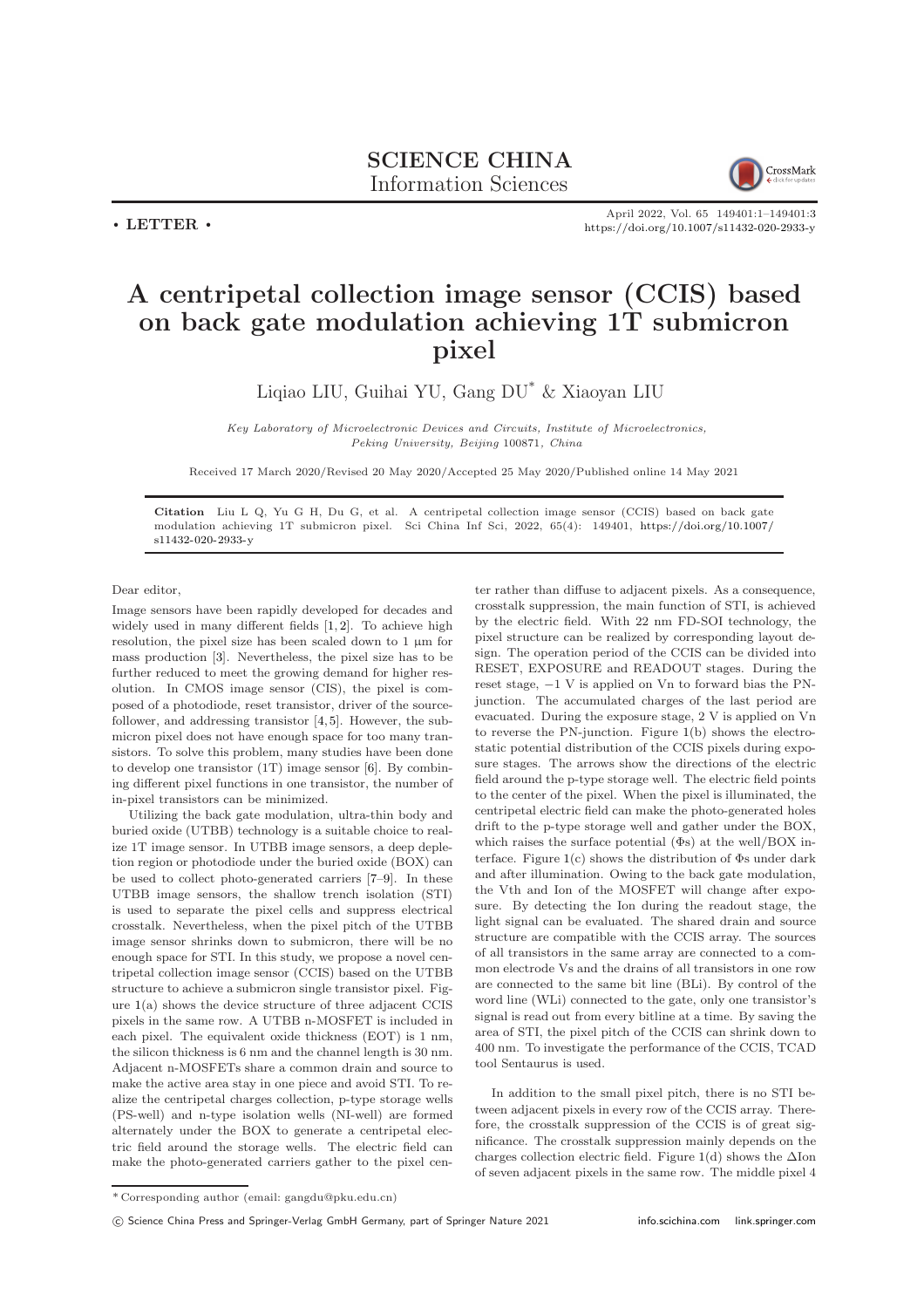<span id="page-1-0"></span>

Figure 1 (Color online) (a) Device structure of the CCIS; (b) electrostatic potential distribution of the CCIS in exposure stage; (c) Φs distribution at well/BOX interface under dark and after illumination; (d) ∆Ion of seven adjacent pixels in the same row after illumination on pixel4.

(P4) is illuminated and the rest are kept in dark. When the Ni well doped (doped concentration of the isolation well) is 1×10<sup>18</sup> cm−<sup>3</sup> , the ∆Ion of P4 is about 27 µA/µm, and the  $\Delta$ Ion of P3 and P5 is about 1.7  $\mu$ A/ $\mu$ m after illumination. The crosstalk between adjacent pixels is suppressed efficiently. The crosstalk rate is about 6.3%, which is comparable with the STI structure. However, the crosstalk suppression of the CCIS is strongly dependent on the doped concentration of isolation wells. When the Ni well doped reduces to  $3\times10^{17}$  cm<sup>-3</sup>, the crosstalk suppression performance is seriously degraded. The crosstalk rate increases to 81.9%. When Ni well doped is  $1 \times 10^{18}$  cm<sup>-3</sup>, the isolation wells are partly depleted. The potential barriers between storage wells of adjacent pixels are about 0.85 V. The depleted region at isolation wells expands as the Ni well doped becomes lower. The potential barriers between storage wells of adjacent pixels descend to 0.57 V. The lower Ni well doped can result in the degradation of crosstalk suppression by reducing the potential barriers between pixels. The diffusion of photo-generated charges occurring at the substrate also results in crosstalk. When Ni\_well\_doped is  $1 \times 10^{18}$  cm<sup>-3</sup>, the depleted regions in the substrate of different pixels are separated. In this case, the photo-generated charges at the depleted region will gather into the in-situ pixel owing to the centripetal collection. The photo-generated charges outside the depleted region will be recombined before being collected by adjacent pixels. When Ni well doped reduces to  $3\times10^{17}$  cm<sup>-3</sup>, the depleted regions in the substrate expand and join into one piece. This makes the photo-generated charges at the depleted region be able to diffuse to and be collected by adjacent pixels. Therefore, the isolation wells must be heavily doped to ensure crosstalk suppression.

The storage wells and the isolation wells are the keys to realize centripetal charges collection. Therefore, the well depth has great impact on the CCIS performance. With

the Ns well doped (doped concentration of the storage well) and the Ni\_well\_doped fixed at  $1 \times 10^{18}$  cm<sup>-3</sup>, the conversion gain of the CCIS increases from 21.4  $\mu$ V/e<sup>-</sup> to 68.7  $\mu$ V/e<sup>-</sup> when the well depth decreases from  $0.5 \mu m$  to  $0.1 \mu m$ . With different well depths, the quantum efficiency of the CCIS is almost equal. Therefore, the number of photo-generated charges will not change evidently with well depth. The photo-generated charges driven by the centripetal electric field will be accumulated in the storage well. With shallower well depth, the photo-generated charges can realize higher collection charge density, which finally results in higher conversion gain. The well doped concentration also has great impacts on the conversion gain of the CCIS. When the Ns well doped reduces to  $1 \times 10^{17}$  cm<sup>-3</sup>, the conversion gain increases to 82.2  $\mu$ V/e<sup>−</sup>. With lower doped concentration, the storage well can be completely depleted and the electric field covers the whole storage well. As a result, the photogenerated charges driven by the electric field become more concentrated, which eventually achieves higher conversion gain.

The characteristics of the dark current of the CCIS also have a close relationship with the well structure. When well doped concentration is  $1\times10^{18}$  cm<sup>-3</sup> and well depth is 0.5 µm, the dark current is about 890 e<sup> $-$ </sup>/s, which can reduce to 25 e−/s when the Ns well doped reduces to 1×10<sup>16</sup> cm−<sup>3</sup> . With heavy well doped concentration, the centripetal electric field generated by the PN-junction is close to  $3\times10^5$  V/cm. The strong electric field would accelerate the generation of the electron-hole pair, which finally results in the dark current. With a lightly doped storage well, the electric field covers the whole storage well and the electric field intensity decreases. Therefore, the dark current can be suppressed with a lightly doped storage well. The dark current can also be suppressed by reduced the well depth because the dark current is mainly generated by